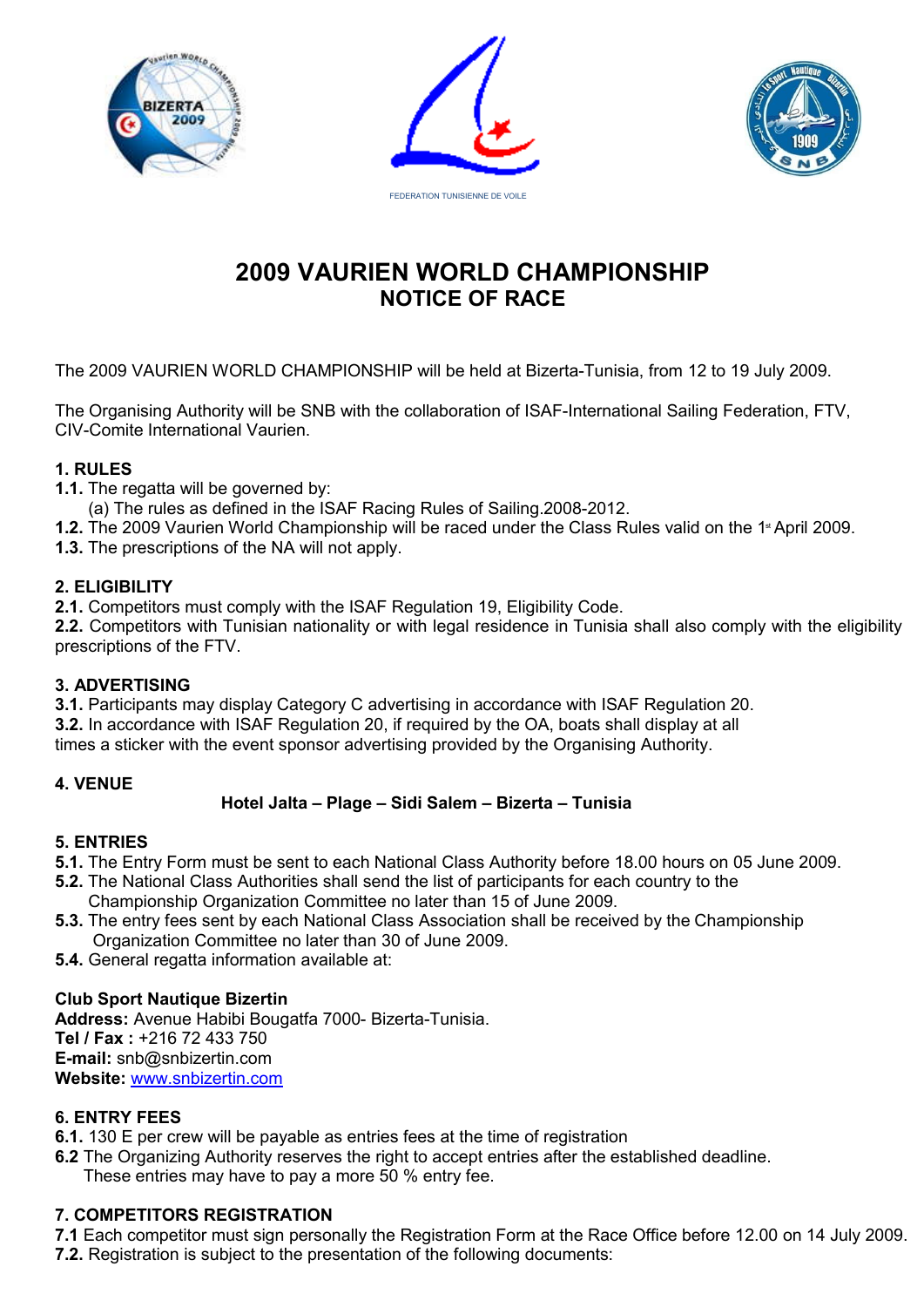(a) Valid measurement certificate under the name of the owner.

(b) Sailor Federation licences (Tunisian sailors only).

(c) Third party liability insurance covering a minimum amount of 300.000,00 euros.

**7.3.** Documents and sailing instructions can be collected from the Race Office since 9.30 of 12 July 2009, after fulfilling the requirements mentioned above.

## **8. CHARTER BOAT**

Take contact with cnfaccenda@yahoo.com

## **9. SCHEDULE**

**9.1.** The regatta schedule is the following:

| <b>Date</b>   | <b>Time</b>        | <b>Event</b>                                                             |
|---------------|--------------------|--------------------------------------------------------------------------|
| 12 July       | From 9.30 to 17.30 | Race Office opened<br>Registration of competitors<br><b>Measurements</b> |
| 13 July       | From 9.30 to 17.00 | Registration of competitors<br><b>Measurements</b>                       |
| 13 July       | 14.00              | Practice race                                                            |
| 13 July       | 18.30              | Opening ceremony                                                         |
| 14 July       | From 9.30 to 12.00 | <b>Measurements</b>                                                      |
| 14 July       | 12.00              | <b>Breifing</b>                                                          |
| 14 July       | 14.00              | Warning signal 1 <sub>st</sub> race of the day                           |
| 15 to 16 July | 11.00              | <b>Breifing</b>                                                          |
| 15 to 16 July | 13.00              | Warning signal 1 <sub>st</sub> race of the day                           |
| 17 July       |                    | Reserve day                                                              |
| 18 July       | 11.00              | <b>Breifing</b>                                                          |
| 18 July       | 13.00              | Warning signal 1 <sub>st</sub> race of the day                           |
| 19 July       | 11.00              | <b>Breifing</b>                                                          |
| 19 July       | 13.00<br>17.30     | Warning signal 1 <sub>st</sub> race of the day<br>Prize giving ceremony  |

# **Social events dates and venues will be informed at the Official Notice Board and on the Sailing Instructions**

**9.2.** A minimum of 4 races must be completed to validate the event.

**9.3.** No more than 3 races will be sailed per day.

**9.4.** The maximum number of valid races for this Championship shall be 12.

## **10. SCORING**

**10.1.** If more than four races are sailed, each boat shall have a discard.

## **11. INTERNATIONAL JURY**

An International Jury will be proposed by the Organising Authority and appointed by FTV. The decisions of the International Jury shall be final in accordance with Appendix N and RRS 70.4.

## **12. MEASUREMENT**

Boats, sails, rigging and crews must be at the disposal of the Measurers in the scheduled period (from 9.30 on 12 July to 11.00 on 14 July 2009).

All boats may be re-measured at any time at the discretion of the International Jury or the Race Committee.

## **13. PRIZES**

The prizes for this event are described at the Sailing Instructions.

## **14. OFFICIAL LANGUAGE**

The official language of the regatta will be English. In case of discrepancy, the original text of the RRS and the Class Rules will prevail.

## **15. LIABILITY**

All those participating in this regatta do so under their own risk and responsibility.